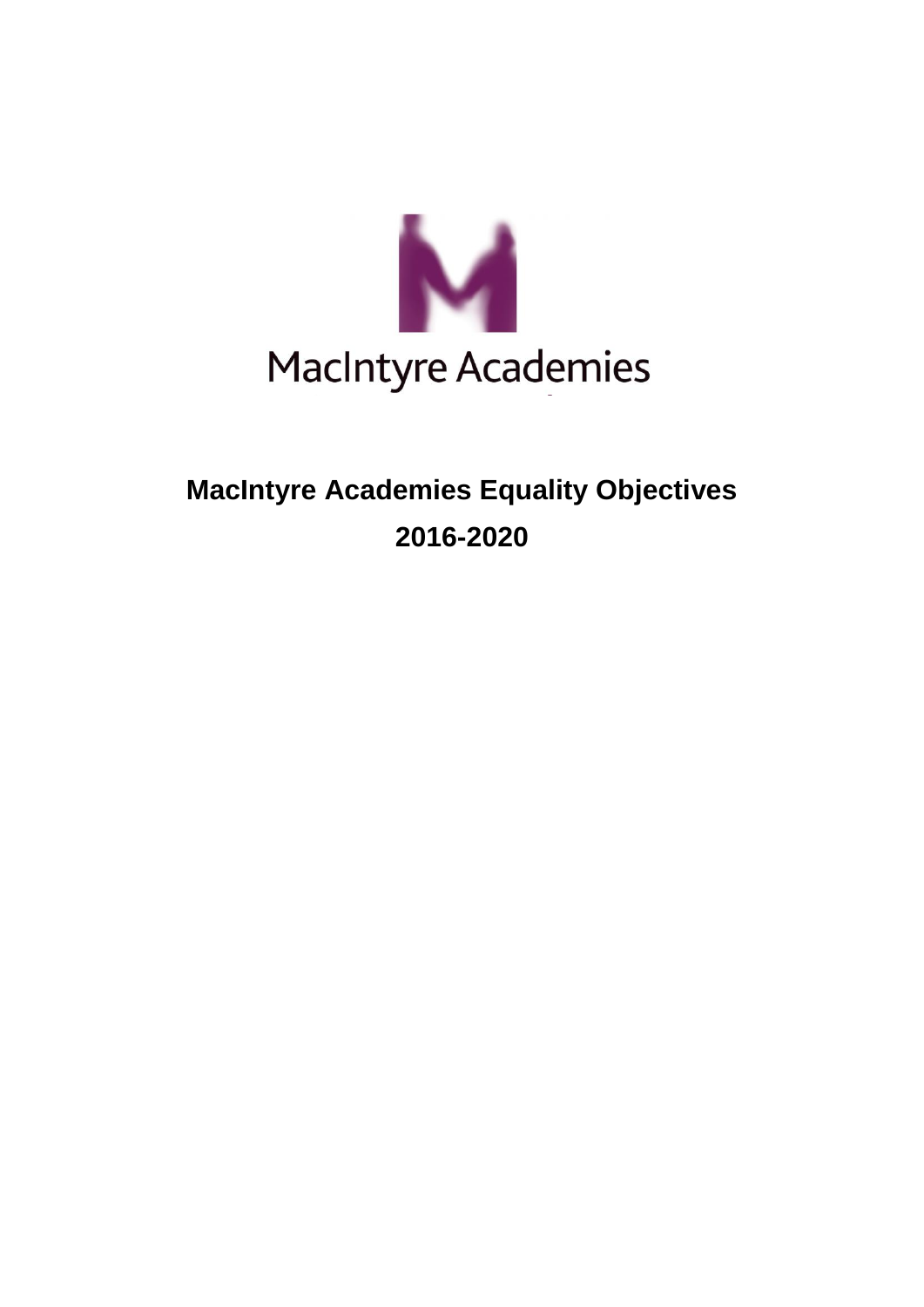

MacIntyre Academies publishes this document in accordance with The Public Sector Equality Duty 2011. The Equality Duty sets out three aims under the general duty for schools/academies and settings:

**1. Eliminate unlawful discrimination, harassment and victimisation and other conduct prohibited by the Act.** By removing or minimising disadvantages suffered by people due to their protected characteristics.

**2. Advance equality of opportunity between people who share a protected characteristic and those who do not.** By taking steps to meet the needs of protected groups where these are different from the needs of other people.

**3. Foster good relations between people who share a protected characteristic and those**  who do not. By encouraging people from protected groups to participate in public life or in other activities where their participation is disproportionately low.

MacIntyre Academies has undertaken an internal review of our processes and practices in relation to the above duties (below).

In doing so we have been able to identify potential areas for improvement and have therefore set specific, measurable equality objectives. These objectives which are published below will be reviewed regularly and progress against the achievement of the objectives monitored over the next four-year period.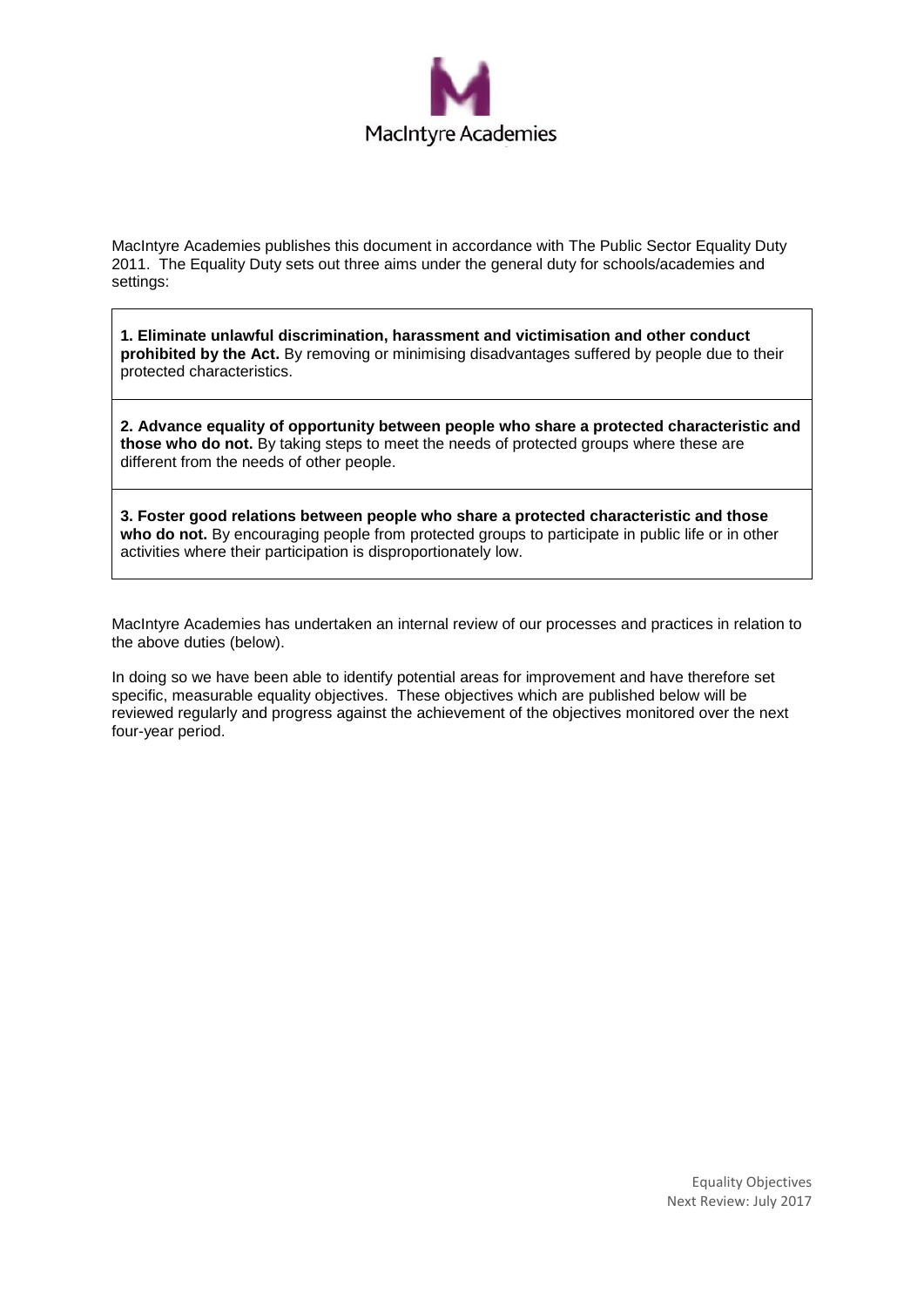

## **Compliance with the Equality Duty**

| <b>PSED Aim</b>                                                                                                                  | <b>Advancing</b>                                                                                                                        | <b>MAT</b> relevant<br>policies                                                                                                                                                                                        | <b>MAT Procedures</b>                                                                                                                                                                                                                                                                                                                                                                                                                                                                                                                                                                                                                                                                                                                                                                                                                                                                                                                                                                                                                                                                                                                                                                                                                                                                                                                                                                                                                                                                                                                                                                                                              | <b>Further Action</b>                                                                                                                                                                                                                                                                                                                                                                                                                                                                                                                 |
|----------------------------------------------------------------------------------------------------------------------------------|-----------------------------------------------------------------------------------------------------------------------------------------|------------------------------------------------------------------------------------------------------------------------------------------------------------------------------------------------------------------------|------------------------------------------------------------------------------------------------------------------------------------------------------------------------------------------------------------------------------------------------------------------------------------------------------------------------------------------------------------------------------------------------------------------------------------------------------------------------------------------------------------------------------------------------------------------------------------------------------------------------------------------------------------------------------------------------------------------------------------------------------------------------------------------------------------------------------------------------------------------------------------------------------------------------------------------------------------------------------------------------------------------------------------------------------------------------------------------------------------------------------------------------------------------------------------------------------------------------------------------------------------------------------------------------------------------------------------------------------------------------------------------------------------------------------------------------------------------------------------------------------------------------------------------------------------------------------------------------------------------------------------|---------------------------------------------------------------------------------------------------------------------------------------------------------------------------------------------------------------------------------------------------------------------------------------------------------------------------------------------------------------------------------------------------------------------------------------------------------------------------------------------------------------------------------------|
| <b>Eliminate unlawful</b><br>discrimination,<br>harassment and<br>victimisation and<br>other conduct<br>prohibited by the<br>Act | <b>Equality</b><br>By removing or<br>minimising<br>disadvantages<br>suffered by people<br>due to their<br>protected<br>characteristics. | <b>Equal Opportunities</b><br><b>Grievance Policy</b><br>Bullying &<br>Harassment<br>Disciplinary<br>Recruitment<br><b>Recruitment of Ex-</b><br><b>Offenders</b><br>Pay<br>Appraisal<br>Code of Conduct<br>Complaints | Robust recruitment and selection processes ensure a person<br>specification and job description is compiled for each vacancy.<br>Shortlisting is carried out independently by a panel of at least two<br>persons. Equal opportunity data disclosed by potential candidates<br>at the application stage is only accessible by Human Resources<br>and is not made available to the recruitment panel. Candidates for<br>employment or promotion are assessed objectively against the<br>requirements for the role and using the MacIntyre Academies'<br>competency based framework.<br>Training for employees involved in the recruitment and selection of<br>employees and volunteers and inclusion of equality information in<br>induction.<br>Salaries for new starters are calculated using the MacIntyre<br>Academies pay scale framework, based on competencies,<br>qualifications and experience. Pay progression along the MacIntyre<br>Academies pay scale is reviewed annually for all staff and is based<br>upon performance criteria as detailed in the Appraisal Policy.<br>Training, development and progression opportunities will be made<br>available to all employees. Opportunities to undertake additional<br>responsibilities that merit (or may merit) additional remuneration are<br>published within the school and open to all employees.<br>Fair and transparent processes and procedures in place to promote<br>equality and identify breaches of the Equality and Diversity Policy<br>including a complaints procedure for external persons and an<br>internal Grievance Policy and Disciplinary Policy. | <b>Equality and Diversity</b><br>Training to be made<br>available for all staff.<br>Data relating to the<br>ethnic origin, gender,<br>marital status,<br>disability, sexual<br>orientation,<br>religion/beliefs and age<br>composition of the<br>existing workforce and<br>of applicants for jobs<br>(including promotion)<br>to be monitored and<br>analysed on a regular<br>basis.<br>Appropriate actions<br>plans to be put in place<br>to address any areas<br>of concern identified as<br>a result of the<br>monitoring process. |

Equality Objectives Next Review: July 2017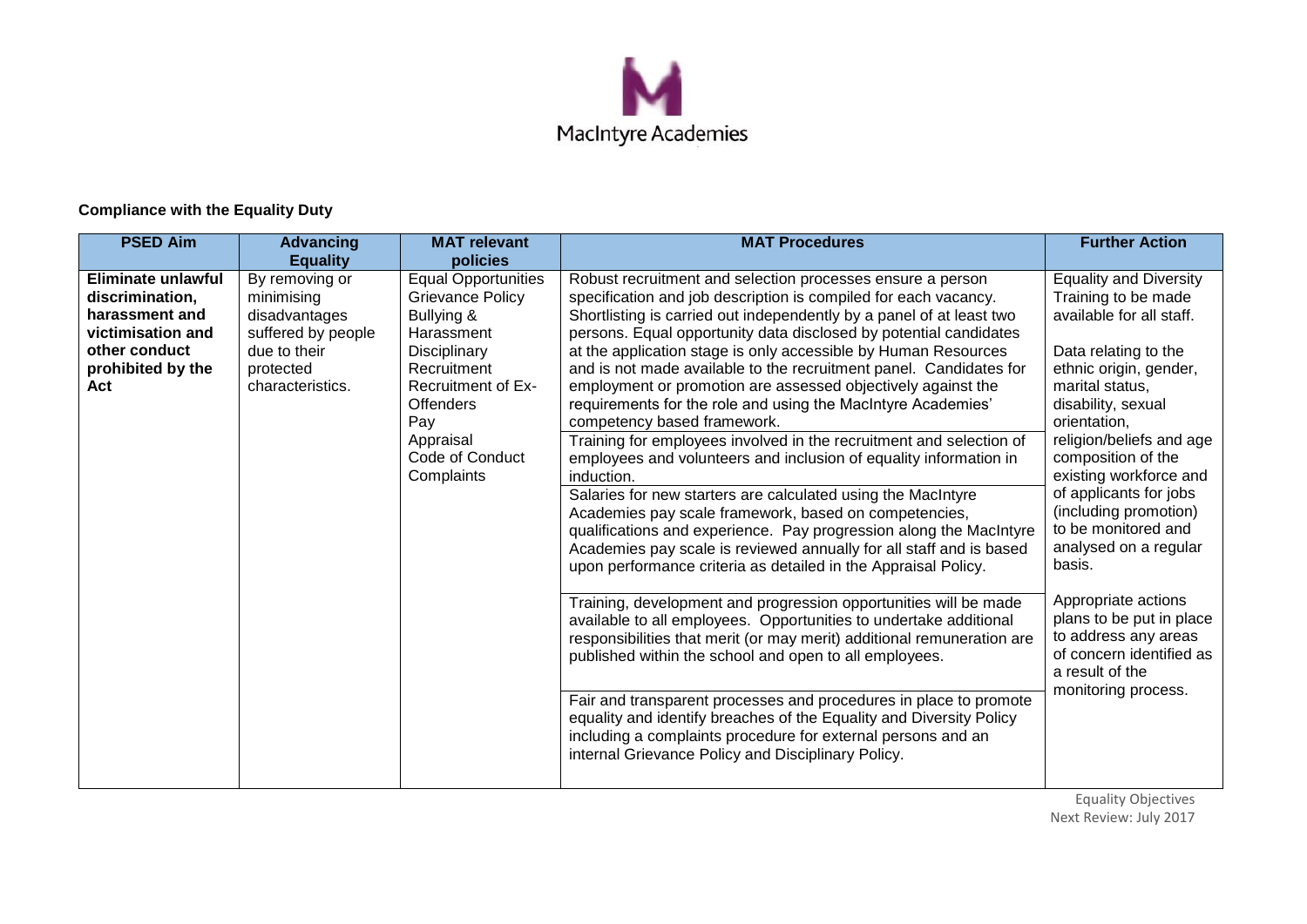

| <b>Advance equality</b><br>of opportunity<br>between people<br>who share a<br>protected<br>characteristic and<br>those who do not. | By taking steps to<br>meet the needs of<br>protected groups<br>where these are<br>different from the<br>needs of other<br>people.               | <b>Sickness Absence</b><br>Maternity<br>Paternity<br><b>Shared Parental</b><br>Leave<br><b>Flexible Working</b><br>Time off for<br>Dependents | Support completing application forms and paper copies is available<br>from the HR & Recruitment Team. Invitations to interview invite<br>candidates who have any special requirements to enable them to<br>participate in an interview to let HR know so that this can be<br>accommodated, wherever possible.<br>Pre-commencement questionnaire allows for health conditions<br>including those which may be a disability to be identified.<br>Occupational health services support identification of reasonable<br>adjustments to be put in place, wherever practicable to ensure<br>support for employees.<br>Sickness Absence - where targets are set for improvement of<br>attendance, consideration is given to an underlying disability or<br>health condition and where applicable targets are adjusted<br>accordingly. This is built into the Sickness Absence Policy.<br>Flexible working arrangements are promoted, including part-time<br>working, annualised hours, term-time only and compressed hours<br>allowing for employees with additional needs arising as a result of a<br>protected characteristic to utilise these. | Review internal<br>processes and<br>procedures on a<br>regular basis to ensure<br>they do not put anyone<br>with a protected<br>characteristic at a<br>disadvantage. |
|------------------------------------------------------------------------------------------------------------------------------------|-------------------------------------------------------------------------------------------------------------------------------------------------|-----------------------------------------------------------------------------------------------------------------------------------------------|--------------------------------------------------------------------------------------------------------------------------------------------------------------------------------------------------------------------------------------------------------------------------------------------------------------------------------------------------------------------------------------------------------------------------------------------------------------------------------------------------------------------------------------------------------------------------------------------------------------------------------------------------------------------------------------------------------------------------------------------------------------------------------------------------------------------------------------------------------------------------------------------------------------------------------------------------------------------------------------------------------------------------------------------------------------------------------------------------------------------------------------------|----------------------------------------------------------------------------------------------------------------------------------------------------------------------|
| Foster good<br>relations between<br>people who share<br>a protected<br>characteristic and<br>those who do not.                     | By encouraging<br>people from<br>protected groups to<br>participate in public<br>life or in other<br>activities where their<br>participation is | <b>Equal Opportunities</b><br>Recruitment<br>Admissions<br>Complaints                                                                         | Recruitment materials promote MacIntyre Academies' as an equal<br>opportunities employer. Recruitment campaigns include open days,<br>posters in community centres and leaflet drops of local areas to<br>widen the pool of candidates, allow face-to-face interaction and<br>encourage diversity of applicants.                                                                                                                                                                                                                                                                                                                                                                                                                                                                                                                                                                                                                                                                                                                                                                                                                           | Further analysis of<br>data relating to the<br>existing workforce and<br>of applicants for jobs to<br>allow for targeted<br>recruitment where<br>required.           |
|                                                                                                                                    | disproportionately<br>low.                                                                                                                      |                                                                                                                                               | Students are encouraged to be ambitious for themselves and<br>Macintyre Academies seeks to be ambitious on their behalf<br>encouraging participation in activities and broadening experiences.<br>The curriculum for each School/Academy is developed to ensure a<br>high level of accessibility for all learners, and positive opportunities<br>for individualisation of curriculum delivery adapted to current                                                                                                                                                                                                                                                                                                                                                                                                                                                                                                                                                                                                                                                                                                                           | Ensure information<br>provided to<br>children/young people<br>and parents is in their<br>preferred format e.g.<br>Symbols, into other<br>languages.                  |

Equality Objectives Next Review: July 2017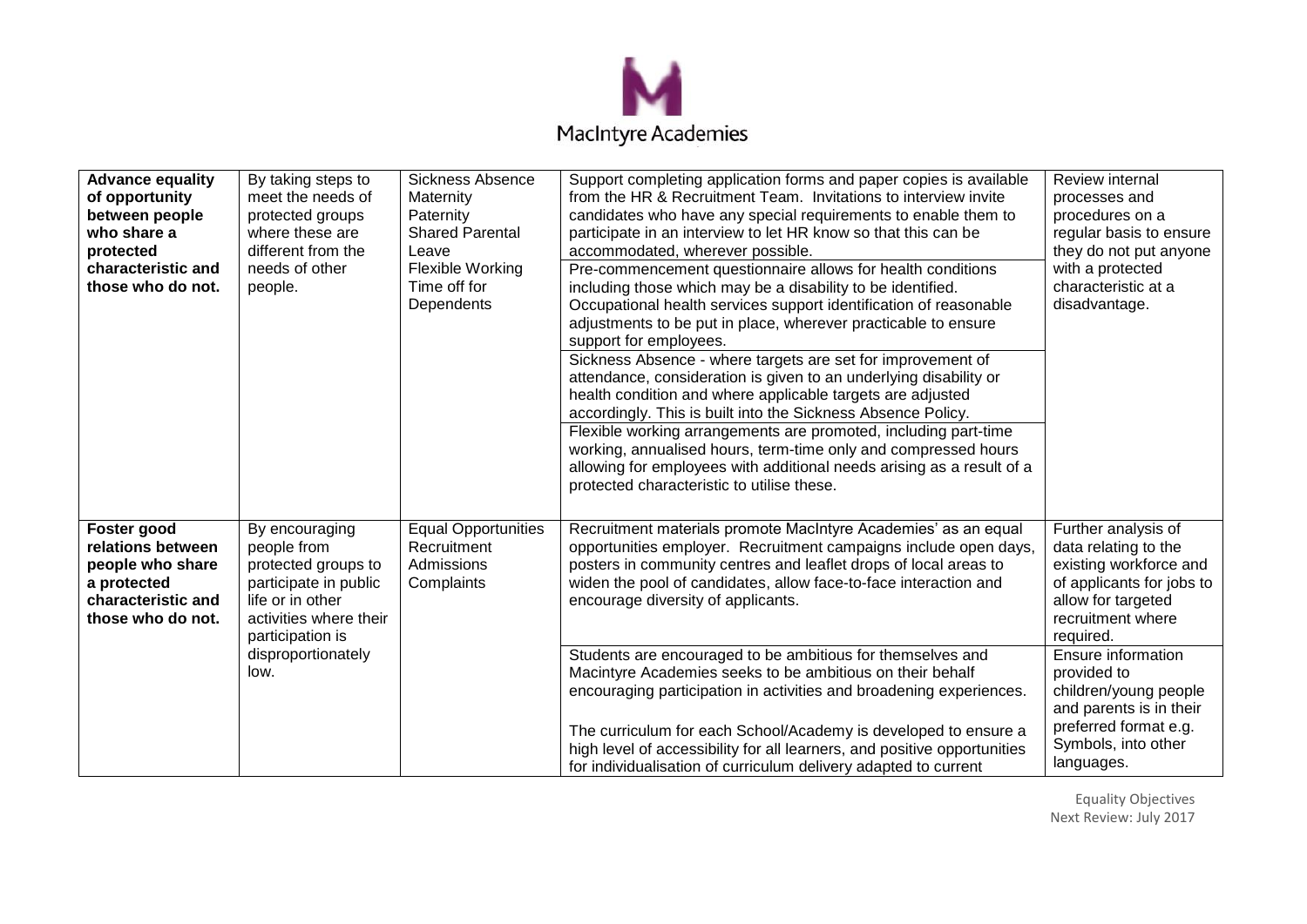

| cohorts of learners. This includes: an audit of the curriculum, re-<br>write/amend schemes of work to ensure equal opportunities offered<br>to all children/young people. Review curriculum delivery - student<br>groupings / timetabling to ensure equal access for all |  |
|--------------------------------------------------------------------------------------------------------------------------------------------------------------------------------------------------------------------------------------------------------------------------|--|
| children/young people.                                                                                                                                                                                                                                                   |  |

## **MacIntyre Academies' Equality Objectives**

| Area      | <b>Overarching Objective</b>                                                                                                                                           | How will this be achieved?                                                                                                          | <b>Actions</b>                                                                                                                                                                                                                                                              | <b>Timescales</b>                                |
|-----------|------------------------------------------------------------------------------------------------------------------------------------------------------------------------|-------------------------------------------------------------------------------------------------------------------------------------|-----------------------------------------------------------------------------------------------------------------------------------------------------------------------------------------------------------------------------------------------------------------------------|--------------------------------------------------|
| Employees | To promote equality and diversity<br>throughout MacIntyre Academies<br>and embed a culture which ensures<br>employees are fairly treated based<br>on individual merit. | Develop confident and accountable<br>leaders who will act with honesty<br>and integrity and challenge any bias<br>in the workplace. | Equality and Diversity Training to be made<br>available for all staff.<br>Recognise employees who promote inclusive<br>ways of working and embrace differences.                                                                                                             | 2017 roll-out                                    |
|           |                                                                                                                                                                        | Create a diverse inclusive workforce<br>that is representative of the wider<br>population.                                          | Data relating to the ethnic origin, gender,<br>marital status, disability, sexual orientation,<br>religion/beliefs and age composition of the<br>existing workforce and of applicants for jobs<br>(including promotion) to be monitored and<br>analysed on a regular basis. | Dec 2016 and<br>thereafter annually              |
|           |                                                                                                                                                                        |                                                                                                                                     | Appropriate actions plans to be put in place<br>to address any areas of concern identified as<br>a result of the monitoring process including<br>targeted recruitment strategies to reach<br>areas where participation is low.                                              | Jan 2017 to be<br>reviewed on a regular<br>basis |
|           |                                                                                                                                                                        | Fair and transparent processes and<br>procedures in place.                                                                          | Review internal processes and procedures<br>on a regular basis to ensure they do not put<br>anyone with a protected characteristic at a<br>disadvantage including gathering of feedback<br>from employees through focus<br>groups/surveys.                                  | June 2016 and<br>thereafter annually             |

Equality Objectives Next Review: July 2017